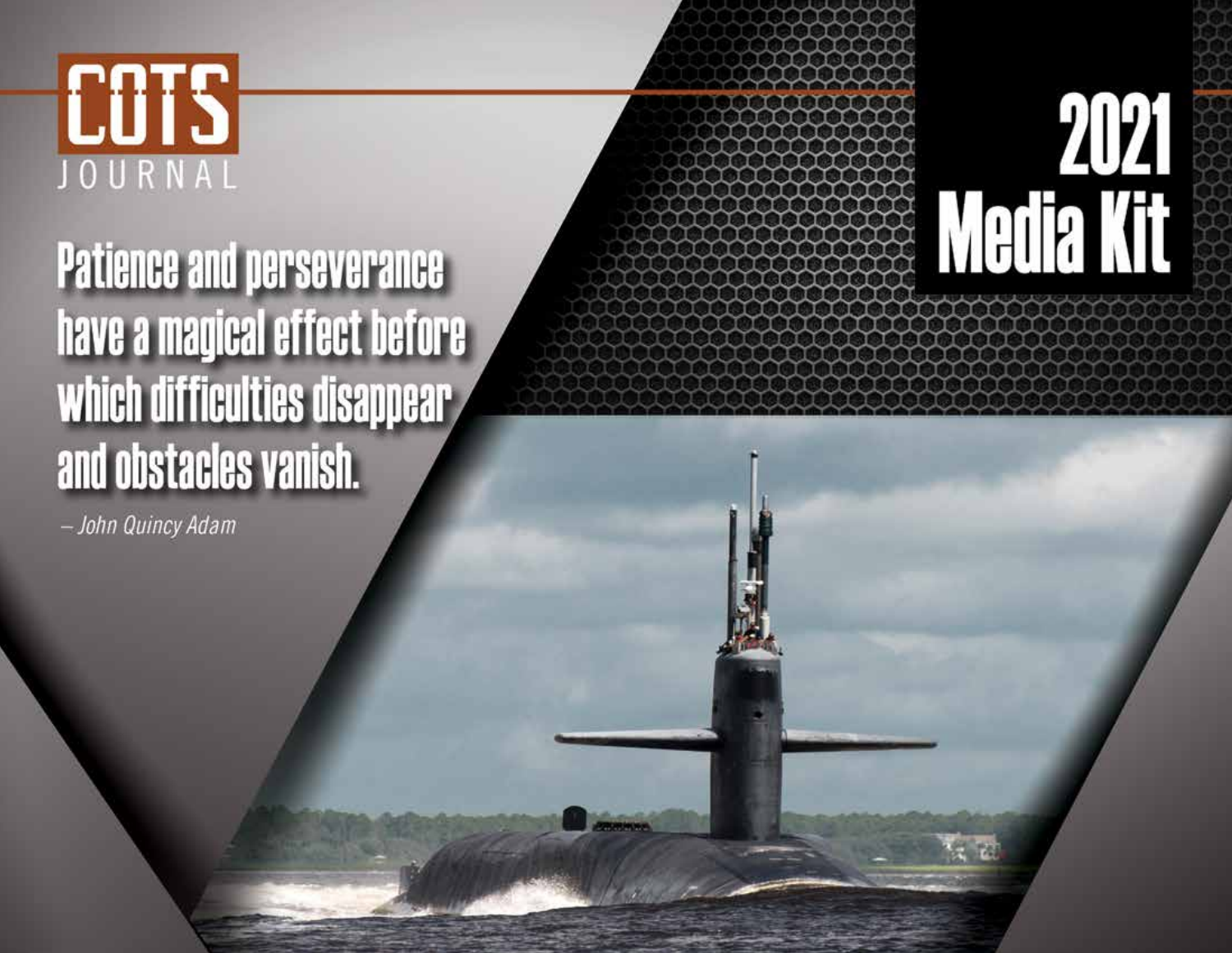



As we say goodbye to 2020 and usher in 2021, we are excited by the adventure that is bounded by our exploration of space and the new dimension brought about by machine learning. Unlike in prior years of developing our new media kit, this year seems particularly exciting as we move from a serial evolution that is based on prior accomplishments to something completely new and exciting.

Now in our 27th-year, we are faced for the first time with dynamic change. These changes will challenge our imagination with asymmetrical and heterogeneous environments making us a part of something much bigger. No longer will our contribution be a module in a discrete system. We will be part of a highly integrated battlefield that is built out of hundreds, if not thousands of sensors that will range from ground, sea, air, and space.

These sensors will drive the most advance and complex defense system in the world. It will react to and surprise our adversaries with unforeseen strategies. It will augment reality for our ground forces, it will coordinate unmanned strikes and do so at a surprising speed. It will protect our forces from IEDs; it will dynamically redirect data paths if security breaches are detected. It will combine machine vision, computational storage, inference computing, and high speed interconnects to orchestrate multi-service attacks.

As we look back in history, the ability to coordinate the theater of operation has been key. Being able to sortie aircraft based on RADAR signals; being able to radio for artillery support and numerous other examples have provided us dominance unchallenged. The goal today is to take this level of coordination to a new high.

Our goal editorially in 2021 is to cover not only the discrete elements that make up the "edge" but to cover how everything works together for the greatest impact.

COTS Journal is excited to be a part of this change with our goal being to be a part of this magic.

 *Sincerely,*

*John Reardon*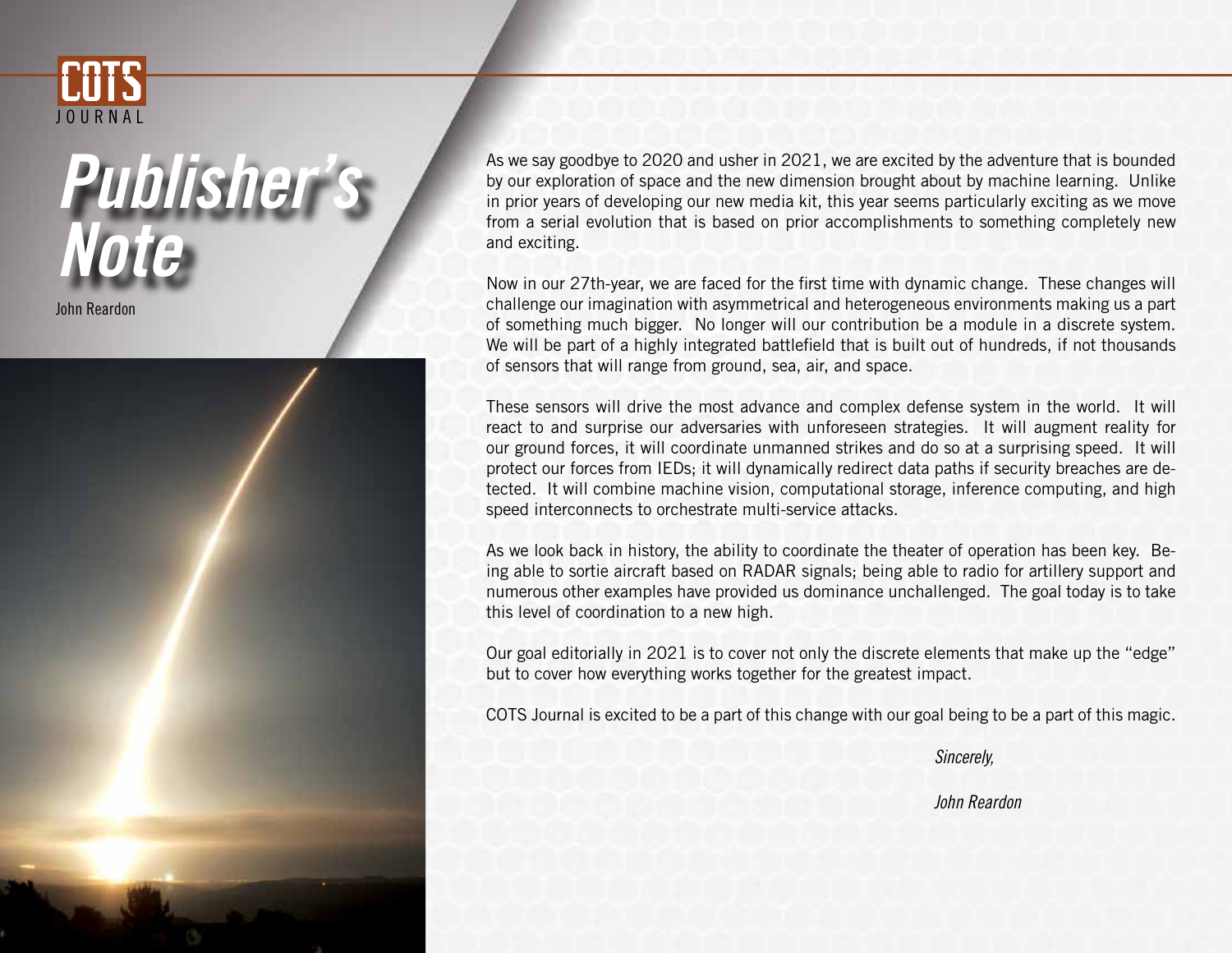#### *WHAT MAKES COTS JOURNAL UNIQUE?*

#### *AN AUDIENCE CURATION NETWORK*

Companies selling to the Department of Defense, branches of the military, and its prime contractors know the special challenges of marketing within this demanding industry. COTS Journal's long history and respected position as a thought leader within the military and defense market give us an advantage.

#### *AUDIENCE REACH*

Connecting with the right buyers is one of the most difficult roles in marketing. COTS Journal's audience has the right reach to maximize your effort. We ONLY target engineers and developers procuring technology for military and defense applications.

#### *AUDIENCE FREQUENCY*

In the increasingly digital landscape marketers often forget to optimize their message frequency. The average military project procurement cycle is 18 to 36 months -- making it imperative to connect with decision-makers all along their procurement journey. Making sure your company and its products and services are in front of your potential customers at every stage of their buying journey is essential for success. COTS Journal has a monthly frequency.

#### *AUDIENCE ENGAGEMENT*

The military and aerospace industry requires a unique understanding of marketing challenges. Enhanced security standards require more traditional forms of marketing to create success. COTS Journal lands on the desk – behind the firewalls and the cybersecurity -- of the

military, and prime contractor staff every month. Our eNewsletter contacts are vetted every month for deliverability and have an average tenure as subscribers of 3.5 years. COTS Journal doesn't purchase lists or augment our audience with outside sources because we know that meaningful engagement is more important than inflated numbers.

COTS Journal estimates that 60,000 engineers and developers utilize embedded technology for the military market. COTS Journal, with 35,000 subscribers reaches MORE THAN HALF of the market each month with a blend of digital and print.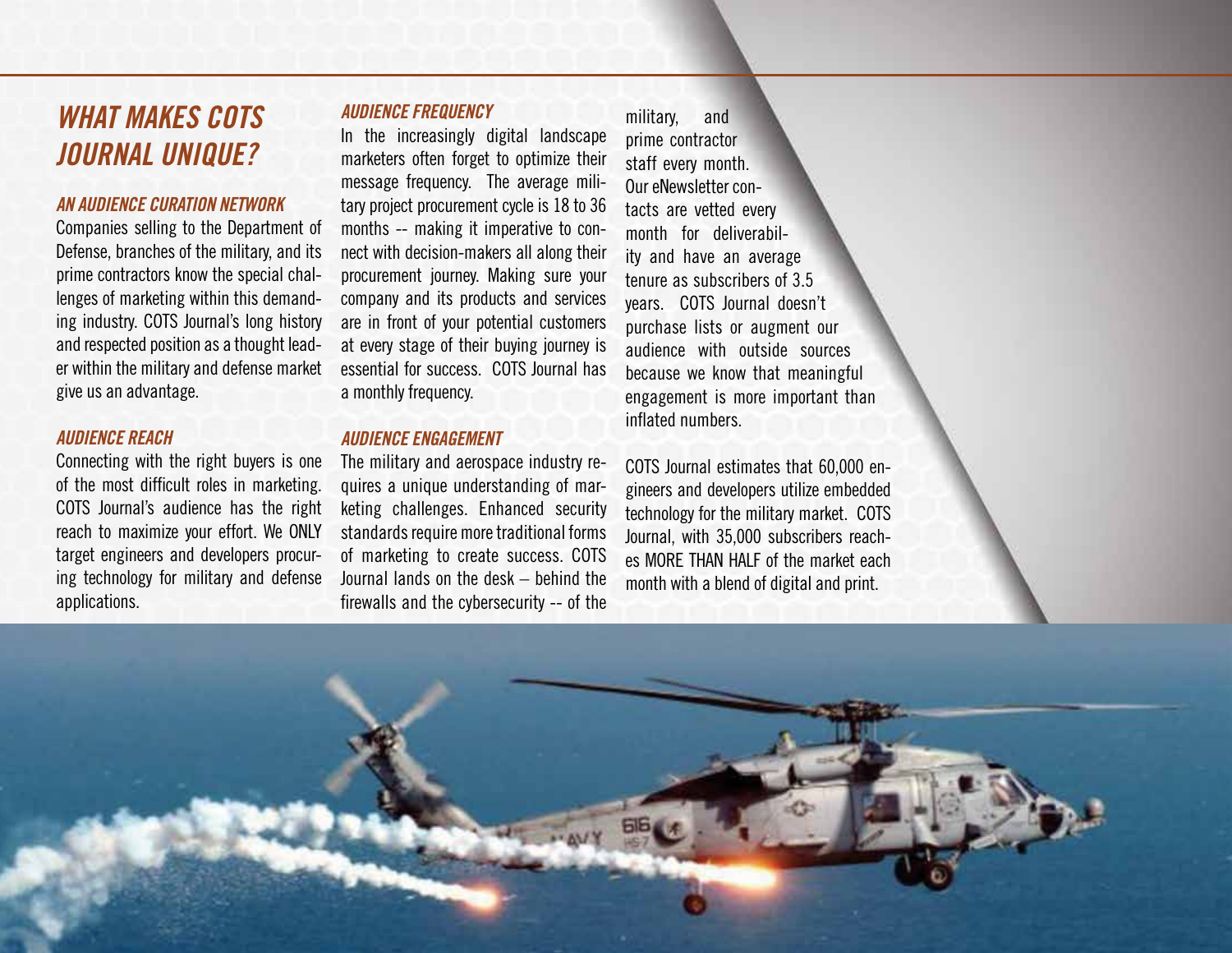

## *2021 Technical Marketing Trends <i>curiosity.*

 Targeted Messages *– the defense industry is made up of many disciplines that have distinct requirements and terminology.*

 Content Marketing *– the DoD/Prime engineering community seeks informa tion that will address their intellectual* 

 Stochastic Marketing *- the uncertainty or the random nature of programs amplifies the need to pick a lane of expertise.* 

 Persuasive Content *– this is the need to increase the impact of an ad to assure engagement through a call to action.* 

 Collaborative *– this is to engage the project in a consultative manner to affirm that your solution does not leave the client short of their goal.*

#### 明白 经小心 下す

#### Random Demographics

 *Readers of COTS Journal are nearly equally split between Software and Hardware Engineers with a slight edge going to hardware engineers.*  11 percent of our readers have more than a million lines of code in their embedded application.

14 percent of our Readers indicate that if their Embedded Systems were to fail that it would result in the death to one or more individuals.

61 percent of our Readers indicate that coverage is a primary concern for their production test solution.

16 percent of our Readers indicate that theyemploy a failsafe strategy to save lives upon the failure of the system.

41 percent of our Readers indicate that Microprocessor support is key when choosing an OS. 12 percent of our readers indicate they are or will employ PCIe as an interconnect. The most popular Multi-core microprocessor among our readers is the ARM CortexM4.

58 percent of our Readers employ TCP/IP in their embedded design.

32 percent and 39 percent of our Readers respectively indicate Publications and White Papers are their most trusted source for selecting a technology.

### *Program and Advertising Opportunities*

#### *Display Advertising*

This is a choice that has withstood the test of time – from the early days of print publications through the revolution caused by digital advertising – sponsorship of quality content has continued to drive strong marketing value. COTS Journal uses a familiar print format to support the circulation of both print and digital content to reach an audience that may be aligned with one or the other. We are not all digital, nor are we all print. We afford you a sponsorship to address our audience in whatever medium the audience requests.

Research continues to support the idea that people buy from those that they feel comfortable with. In 2021 several marketing reports expand upon this to include that when customers believe a company has a focus and purpose that is important to them, they will switch their allegiance at times even a willingness to pay a premium.

#### *Differential Leads - An Industry First!*

To understand Differential Leads and their value you must first acknowledge that these are very different leads. This is not a person who actively shown an interest, a Differential Lead is, is a "foothold" for a salesperson to pursue.

All good Sales People understand and acknowledge the concept of a targeted list of prospects. They know that others like prospects might benefit from the product or service and are only in need of an introduction.

This is what a Differential Lead is. By identifying a prospect and their location, we can draw from our immense database to offer up an introduction to an appropriate engineering contact. We initiate a fivepoint check to validate that the contact is valid and that all the contact information is correct. This isn't a random contact, but rather an individual who has been qualified through their title and actions.

#### - Differential Leads are only for Companies with an Advance Sales Team.

#### *DataSheet Direct – Simple and Targeted*

"If your companies product road map is not known by the market – does it exist"?

The answer to this question is the DataSheet Direct. DataSheet Direct was designed to be a simple solution to those wishing to enlighten the market throughout the year with each introduction of a new product.

Whether you do it each month, quarterly, or bi-annually, DataSheet is a simple and effective way to communicate to the market. Using a template, DataSheet Direct translates your product information onto a thoroughly tested HTML platform that is sent to all of our 35,000 subscribers.

Upon completion, we can discern who transited to the underlying content and we deliver those as leads to you. So not only do you communicate to more than 50% of the total available market (TAM), not only do you reap the benefit of driving traffic to your web site – you get the benefit of supplying email contact information to your salespeople for follow-up.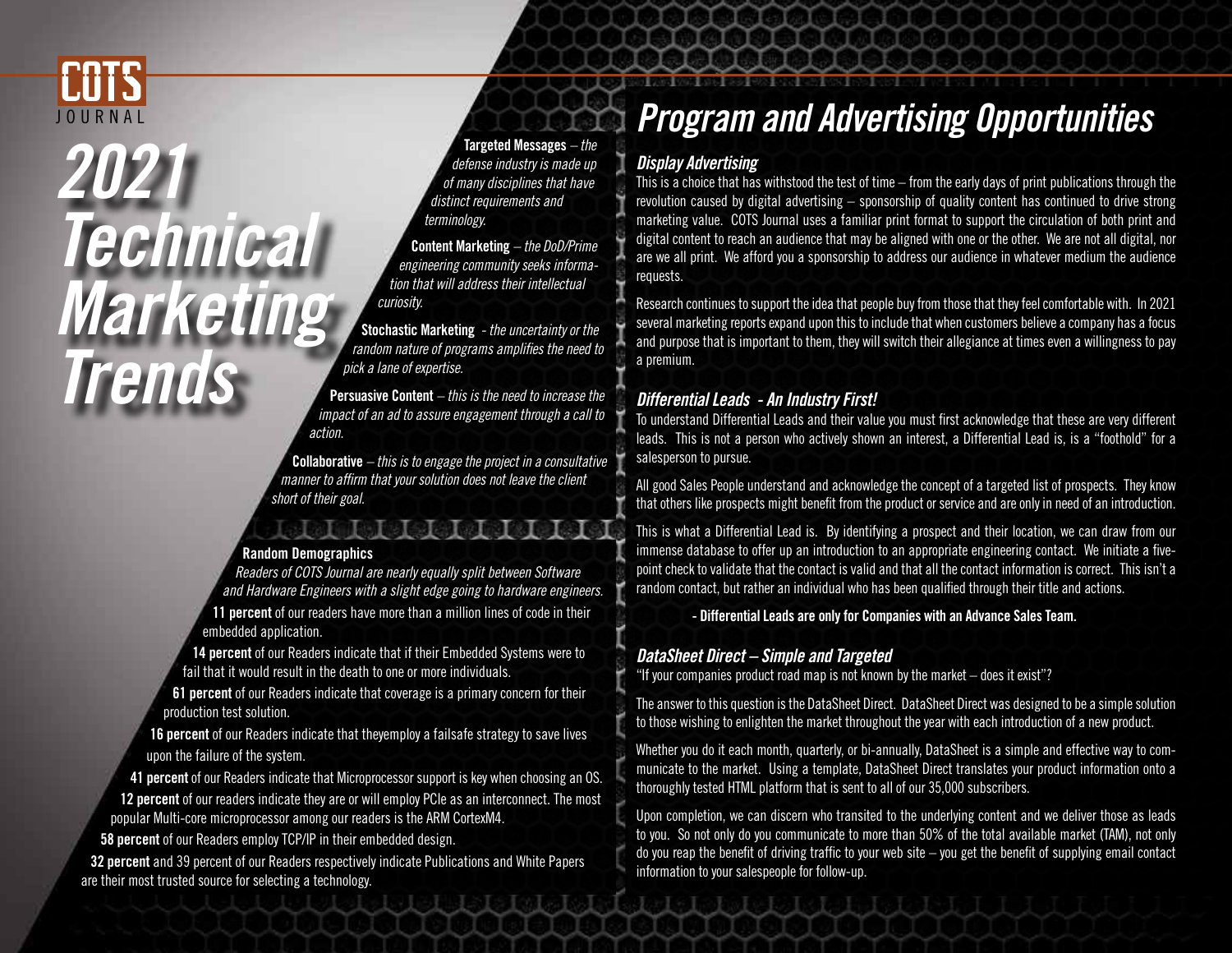#### *Digital Advertising*

Our digital advertising, unlike our Display advertising, is exclusively on digital mediums. These being either our RTC website or our monthly newsletter. Using industry standards, a variety of sizes are available to compliment any campaign or budget.

The Publisher's Choice is the E-newsletter. Pushed out to our Subscribers with content contributed by you and our Editorial team, the COTS newsletter is highly sought as determined by our 12% open rate.

Our Web site is designed as a library of rich content is a highly visited resource for those wanting to tap into the knowledge within our content. The site features articles and whitepapers, products, and market information are an ideal complement for industry-specific advertising.

#### *Audience Generation*

Lets "Get Real", marketing is nothing more than a grand scheme of networking; a vehicle to demonstrate how your company addresses real-world problems and does so in a beneficial way. Throughout the year you will be launching many outreach campaigns and may find that they would benefit by reaching a greater audience. This could be that monthly Newsletter that you slaved over; it could be the CEO's video that seems to articulate your company and products just right. Whatever it is, COTS Journal can aid in expanding your market to over 50% of the total North American audience.

So whatever your medium of choice, COTS can increase your audience to a qualified audience in a very cost-effective way. Using the simple calculation of amortizing costs over a greater audience will demonstrate the true value of our Audience Generation campaigns – so whether you calculate it as twice the audience or a lower per capita  $cost - using$  us will bring greater value.

## *Program and Advertising Opportunities*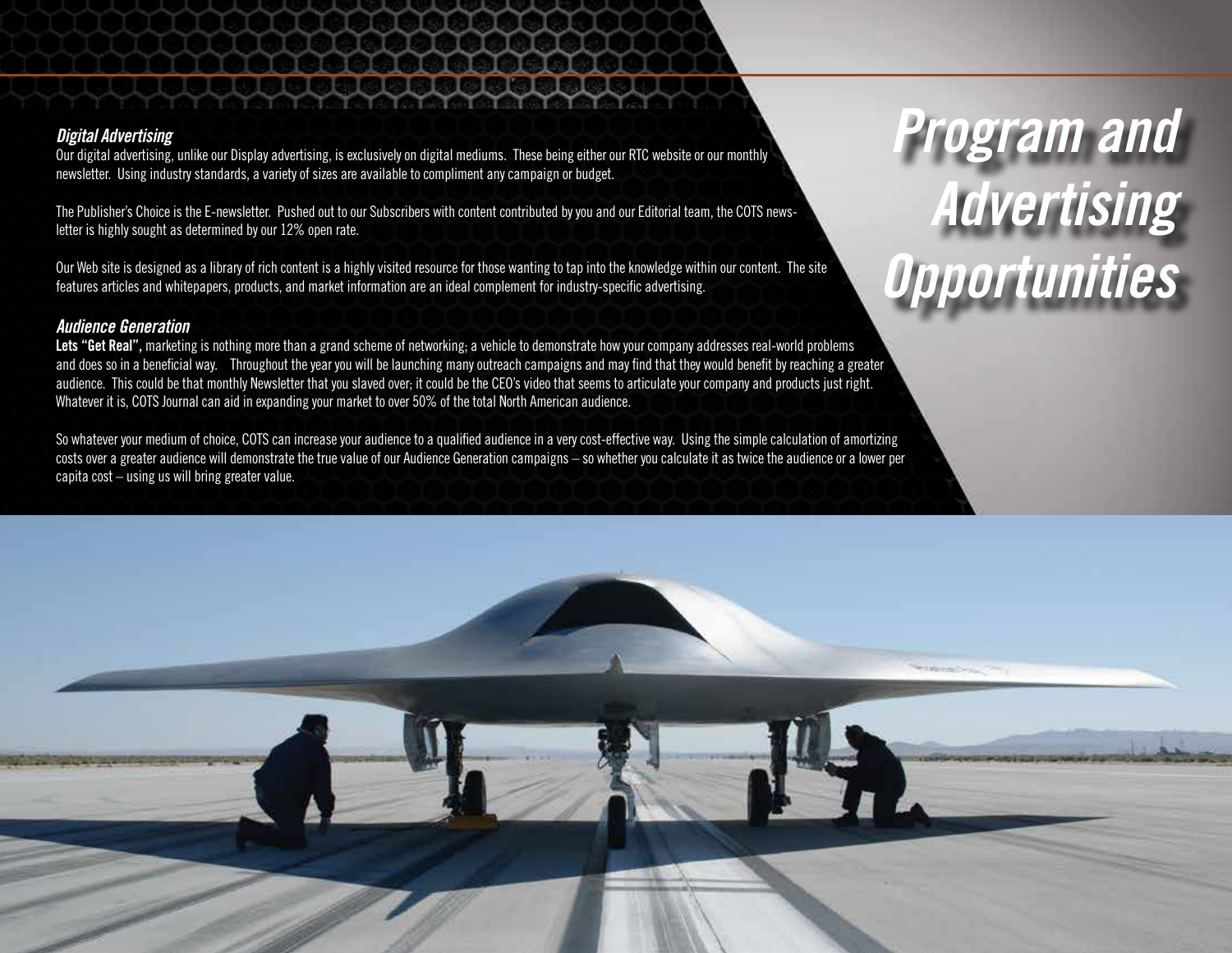

## *Display Advertising*

| <b>Two Page Spread</b><br>17" x 11.125"<br>(Trim: 16.75" x 10.875") |                | <b>Full Page</b><br>8.5" x 11.125"<br>(Trim: 8.375" x 10.875") | 2/3Page<br>7.375" x 6.375" | 1/2 Page Ver<br>3.5" x 9.875" | 1/2 Page Hor<br>7.375" x 4.75"               |
|---------------------------------------------------------------------|----------------|----------------------------------------------------------------|----------------------------|-------------------------------|----------------------------------------------|
|                                                                     |                |                                                                |                            |                               |                                              |
|                                                                     |                |                                                                |                            |                               |                                              |
| 1/2 Page<br>Island                                                  | 2.25" x 9.875" | 1/3 Page Ver. 1/3 Page Hor.<br>7.375" x 3.375"                 | 1/3 Page<br>Square         | $3.5" \times 4.75"$           | 1/4 Page Ver 1/4 Page Hor<br>7.375" x 2.375" |
| 7.375" x 4.75"                                                      |                |                                                                | 4.75" x 4.75"              |                               |                                              |

| Size             | 1Х      | 2X      | 3Х      | 4Х      | 6X      | 8Χ      | 12X     |
|------------------|---------|---------|---------|---------|---------|---------|---------|
| 2 Page Spread    | \$5,416 | \$5,131 | \$4,822 | \$4,536 | \$4,422 | \$4.219 | \$4,131 |
| <b>Full Page</b> | \$3,611 | \$3.421 | \$3,215 | \$3,024 | \$2,948 | \$2,812 | \$2,755 |
| 2/3 Page         | \$3,354 | \$3.183 | \$2,988 | \$2,799 | \$2,740 | \$2,644 | \$2,560 |
| 1/2 Page         | \$2,409 | \$2,285 | \$2,146 | \$2,052 | \$1,970 | \$1,902 | \$1,839 |
| 1/3 Page         | \$1,759 | \$1,668 | \$1,567 | \$1,522 | \$1,436 | \$1,407 | \$1,343 |
| 1/4 Page         | \$1,332 | \$1,263 | \$1,187 | \$1,142 | \$1,088 | \$1,047 | \$1,018 |

#### *Differential Leads Programs*

\$600 for 20 leads – one time buy.  $\blacksquare$ \$600 for 25 leads – three-time buy.  $\blacksquare$ \$600 for 30 leads – six-time buy.

Purchases of more than 180 leads are invoiced at \$20 per lead. (To assure that a client receives unique contacts over a program – records will be kept for 12 months).

|                                                                                                                                                                                                                                  | <b>Datasheets</b>                                                                                                                                                                                                                                    |                                                                                                                                                                                                |                                                                                                                                                                                                                                                                                                           |                                                                                                                                                                                                                                                                                     |                                                                                                                                                                                                                                                                        |                                                                                                                                                                                                                                 |  |
|----------------------------------------------------------------------------------------------------------------------------------------------------------------------------------------------------------------------------------|------------------------------------------------------------------------------------------------------------------------------------------------------------------------------------------------------------------------------------------------------|------------------------------------------------------------------------------------------------------------------------------------------------------------------------------------------------|-----------------------------------------------------------------------------------------------------------------------------------------------------------------------------------------------------------------------------------------------------------------------------------------------------------|-------------------------------------------------------------------------------------------------------------------------------------------------------------------------------------------------------------------------------------------------------------------------------------|------------------------------------------------------------------------------------------------------------------------------------------------------------------------------------------------------------------------------------------------------------------------|---------------------------------------------------------------------------------------------------------------------------------------------------------------------------------------------------------------------------------|--|
|                                                                                                                                                                                                                                  | <b>Single Datasheet</b>                                                                                                                                                                                                                              |                                                                                                                                                                                                | <b>Six-Pack</b>                                                                                                                                                                                                                                                                                           |                                                                                                                                                                                                                                                                                     | <b>Twelve-Pack</b>                                                                                                                                                                                                                                                     |                                                                                                                                                                                                                                 |  |
| • Perfect for new product announcement campaigns.<br>Get your new product into engineers' hands fast.<br>Generate leads and jumpstart sales at less than \$0.05per<br>impression                                                 |                                                                                                                                                                                                                                                      |                                                                                                                                                                                                | • Get a 20% discount by committing to six product datasheets<br>Perfect for companies that plan periodic promotion of several<br>products throughout the year or want to blitz the market with<br>several new announcements at one time.<br>• Give yourself the freedom to reach our focused AUDIENCE any |                                                                                                                                                                                                                                                                                     | . Our biggest discount is saved for companies commting to a<br>dozen datasheets.<br>. Use it as a monthly outreach vehicle.<br>. Follow up with important product information through out the year.<br>• Or release a flood of product information before an important |                                                                                                                                                                                                                                 |  |
| <b>Pricing</b><br>Single<br>\$1750                                                                                                                                                                                               | <b>Tweleve-Pack</b><br>Six-Pack<br>\$1400<br>\$1050                                                                                                                                                                                                  |                                                                                                                                                                                                | time throughout the year.<br>Fuel your lead funnel and support sales at less than \$0.04per<br>impression                                                                                                                                                                                                 |                                                                                                                                                                                                                                                                                     | events<br>Grow a consistent lead source and power sales at \$0.03 per<br>impression                                                                                                                                                                                    |                                                                                                                                                                                                                                 |  |
| <b>Digital Advertising</b><br><b>Leaderboard</b><br>• 728px x 90px<br>\$1000                                                                                                                                                     | <b>Body Ad</b><br>• 300рх х 250рх<br>\$650                                                                                                                                                                                                           |                                                                                                                                                                                                | <b>Top Product or Video</b><br>• 600px x 250px with 150x150 image, Text title 120 C max, Text Description 360 C max'<br>\$750                                                                                                                                                                             |                                                                                                                                                                                                                                                                                     |                                                                                                                                                                                                                                                                        |                                                                                                                                                                                                                                 |  |
| A Comprehensive<br><b>list of Services:</b><br><b>PAID MEDIA - Outbound</b><br>• Media Planning<br>• Print Media<br>• Digital Media<br>• Cooperative Advertising<br>Lead Generation<br><b>Audience Generation</b><br>Direct Mail | <b>CONTENT MARKETING -</b><br><b>Native Marketing</b><br>• Application Notes<br>• Technical White Papers<br>• Technical Briefs<br>• Content Concept &<br>Development<br>• Content Promotion<br>• Newsletters<br>• Solutions Guides<br>• Source Books | <b>Customer RELATIONSHIP</b><br>• CRM Segmentation<br>• Email Design & Copy<br>• Email Deployment<br>• Marketing Automation<br><i>- Acquisition</i><br>• A/B Testing<br>• Multivariate Testing | <b>MANAGEMENT - Outbound</b><br>• Email Subscriber Acquisition<br><b>CONVERSION RATE OPTIMIZATION</b>                                                                                                                                                                                                     | • Website Personalization<br>• Country-Specific - Global<br><b>CREATIVE STRATEGY &amp; PRODUCTION</b><br>• Creative Strategy<br>• Brand Identity<br>• Brand Campaigns<br>• Art Direction & Design<br>• Copywriting<br>• Partner Marketing<br>• Cause Marketing<br>• Field Marketing | <b>EVENT MARKETING</b><br>• Event Experiences<br>• Streaming Services<br>• Staging and Lighting<br>• Keynotes Searches<br>$\bullet$ Sourcing<br>Speakers/Stealth<br>Marketing<br>• Proceedings<br>• Road Shows<br>• Sales Training                                     | <i><b>MARKETING TECHNOLOGY</b></i><br>• Lead Nurturing<br>• Targeted Government<br>Contracts<br>• Open Standards<br>• Technology Trends<br>• Differential Lead Mining<br>• eCommerce lead trafficking<br>• Influencer Marketing |  |

#### • Audience Generation

• Lead Generation

• Direct Mail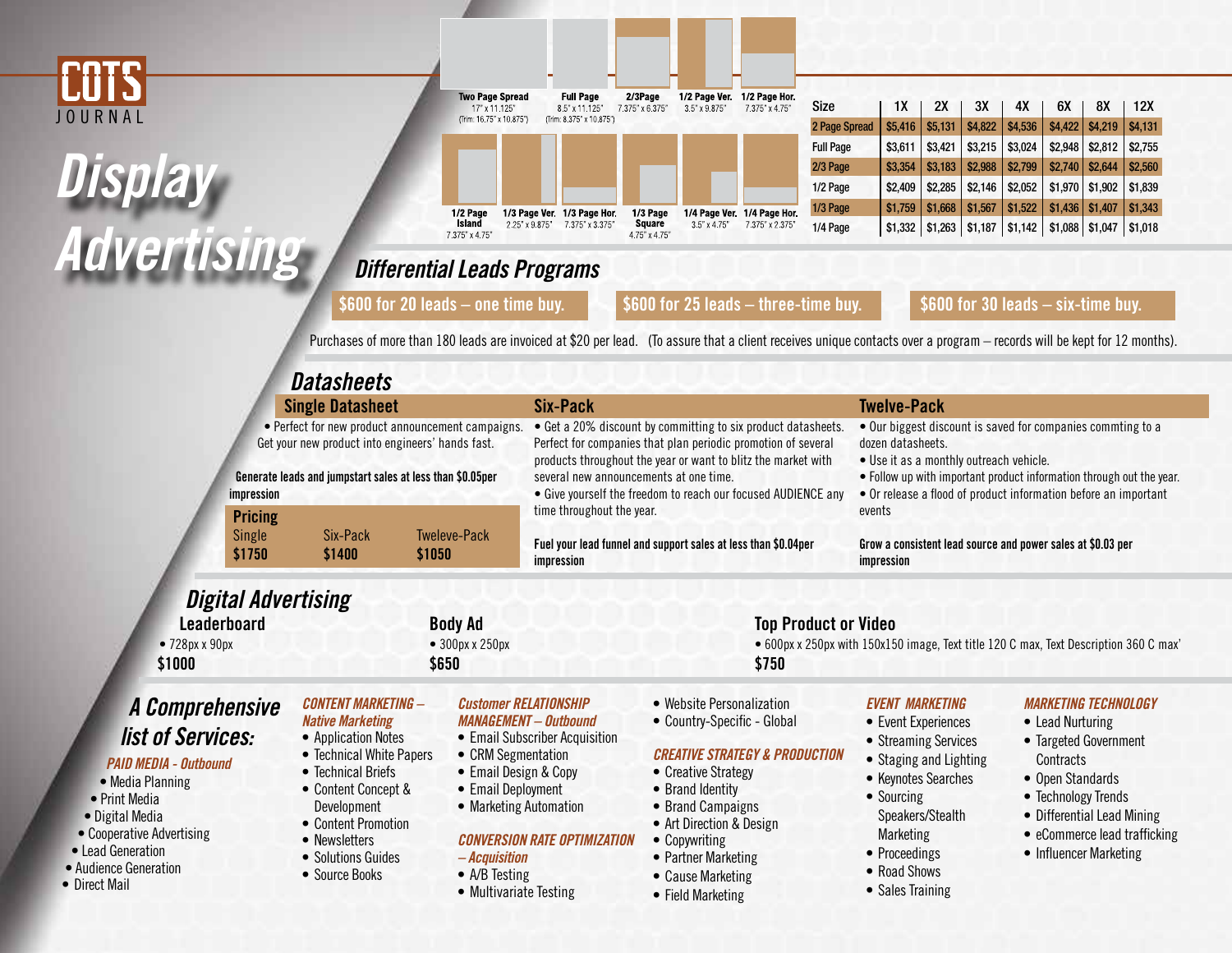## *2020 Editorial Calendar*

|                  | <b>Feature</b>                                                                                        | <b>Systems Development</b>                       | <b>COTS Picks</b>                                    | <b>Bonus Coverage</b>        | <b>Special Opportunities Program Focus</b> |                                            |
|------------------|-------------------------------------------------------------------------------------------------------|--------------------------------------------------|------------------------------------------------------|------------------------------|--------------------------------------------|--------------------------------------------|
| January          | The Challenges that SOSA faces with inter-<br>service conflict.                                       | Leveraging Open Standards                        | <b>Ethernet Controllers and</b><br>Off-load Engines. |                              |                                            | <b>CANES Update</b>                        |
| <b>February</b>  | Computing at the edges as the definition of a<br>Sensor grows.                                        | Al and Modeling Implemented                      | Displays/PCle 4 and<br>5 Modules                     | AFCEA West/Embedded<br>World |                                            | <b>GMLRS Update</b>                        |
| March            | Rugged Servers Bring Military Spec Enterprise<br>Class capabilities to the Field.                     | <b>RADAR System Solutions</b><br>(K-Band)        | Rugged Box level<br>Systems                          | GTC 2020                     | <b>UAV Poster</b>                          | JSF Update                                 |
| <b>April</b>     | Speed and Performance of NVME continue to<br>dominate the market.                                     | <b>Computational Storage</b>                     | <b>Flash Memory/Test</b>                             | <b>Tech Trends - VITA</b>    |                                            | JADC2                                      |
| <b>May</b>       | Are open standards advancing too fast to be<br>deployed effectively?                                  | <b>Enclosures and Cooling</b>                    | <b>Connectors and Sensors</b>                        | AUVSI/Sea Air and Space      | <b>RF Reference Sheet</b>                  | <b>US Space Force</b>                      |
| June             | Flexible Multi-domain operations and increase<br>bandwidth demands                                    | <b>Obsolesces</b>                                | FPGA/Inference compute<br>module                     |                              | <b>Paris Airshow</b>                       | <b>Abrams Tank</b><br><b>Modifications</b> |
| July             | High density memory and FPGAs advance system<br>performance and flexibility.                          | Security                                         | ARINC 429 and Mil Std<br>1553                        |                              |                                            | <b>GBSD Update</b>                         |
| <b>August</b>    | How Linux aids in reducing software costs and<br>re-usability.                                        | Simulation challenges in a<br>complex envirnment | Open VPX/Software Tools                              | <b>Flash Memory Summit</b>   |                                            |                                            |
| <b>September</b> | Security Challenges faced as connectivity<br>becomes the norm.                                        | Image capture and High<br>performance connectors | <b>GPU</b> modules                                   | Al Summit/DSEI London        |                                            | Artificial<br>Intelligence                 |
| <b>October</b>   | Test and Simulation become an imperative as<br>systems become more comprehensive in their<br>actions. | <b>Power Solutions</b>                           | <b>Work Stations and</b><br>Simulation               | <b>AUSA</b>                  |                                            |                                            |
| <b>November</b>  | Chiplets, PCIe Gen 5, 5G, Inference Processors -<br>the acceleration of obsolesces.                   | <b>RF Solutions</b>                              | A/D and D/A Solutions                                | SC 21                        | 2022 COTS Calendar                         | Hypersonic                                 |
| <b>December</b>  | Disruptive technologies for 2022 and beyond.                                                          | <b>SOSA Overview</b>                             | <b>SOSA Compliant Product</b><br><b>Review</b>       |                              |                                            | Honeywell                                  |